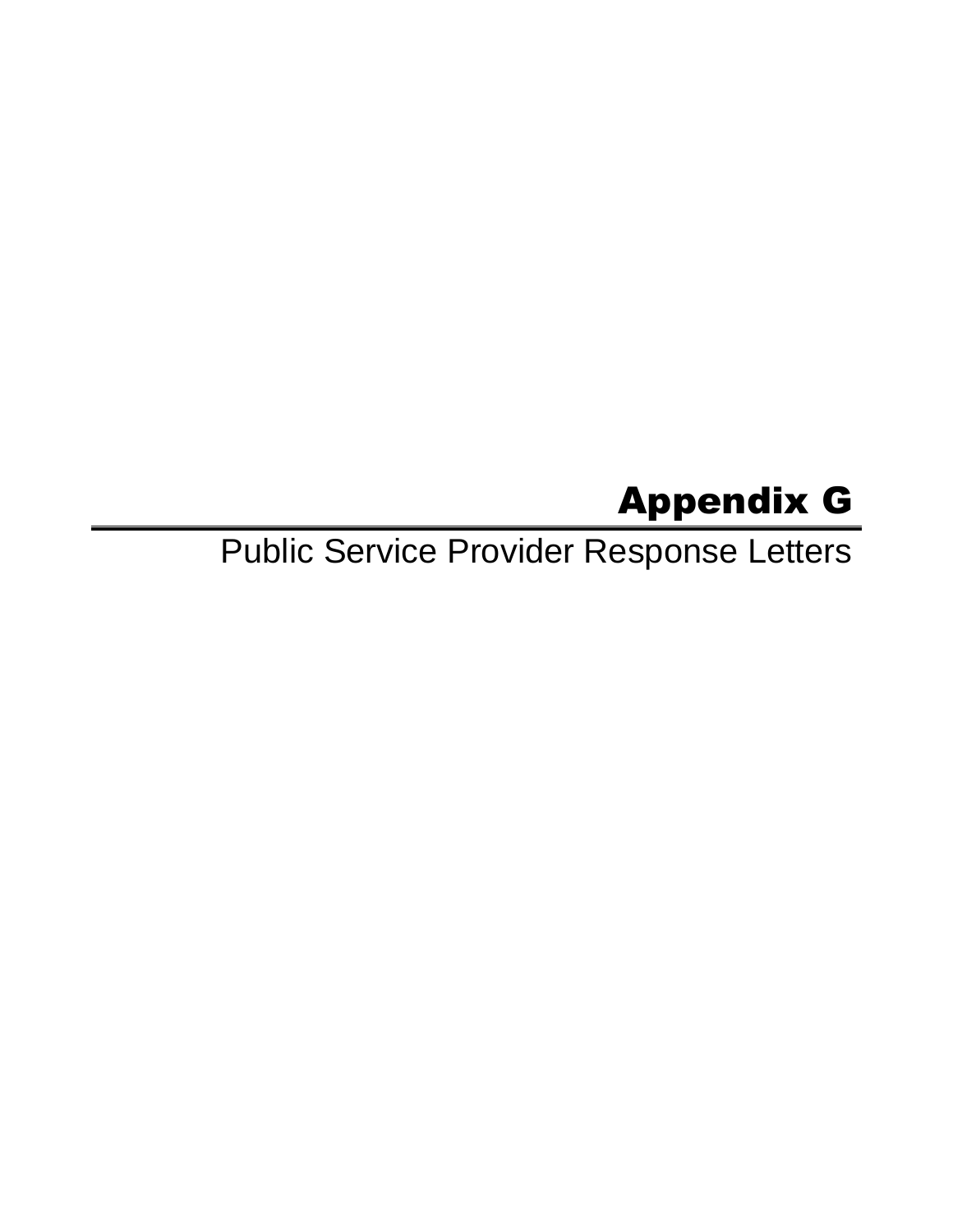# Appendix G.1

Los Angeles Fire Department Letter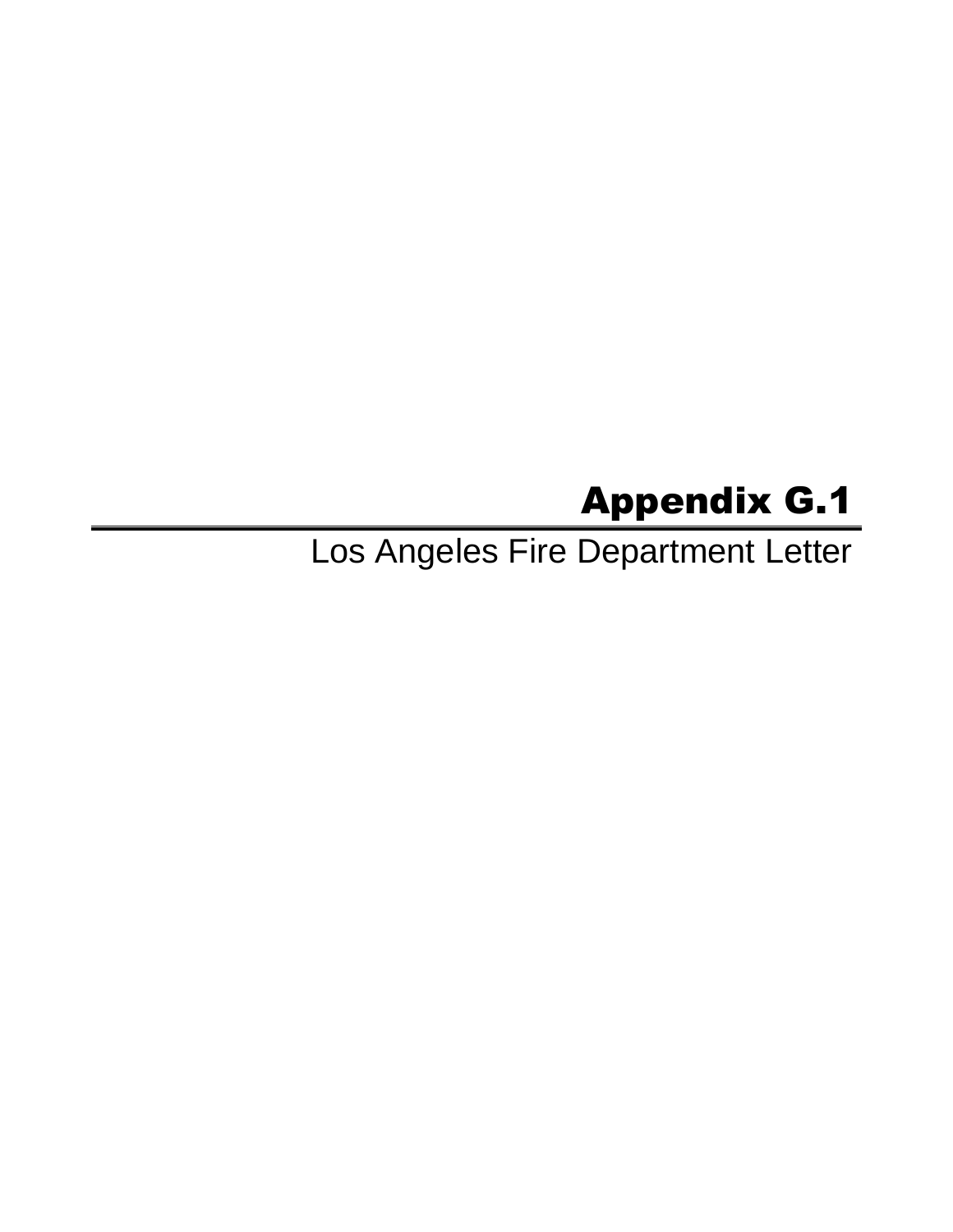#### FORM. GEN. 160 (Rev. 6-80) **CITY OF LOS ANGELES**

#### INTER-DEPARTMENTAL CORRESPONDENCE

July 12, 2019

**To:** Vincent Bertoni, AICP, Director of Planning Department of City Planning Attention: Adam Villani

**From:** Fire Department

#### **Subject: Notice of Preparation of an Environmental Impact**

**CASE NO.: ENV-2018-7182-EIR PROJECT NAME: SENIOR RESIENTIAL COMMUNITY AT THE BELLWOOD PROJECT APPLICANT: SBLP CENTURY CITY. LLC PROJECT LOCATION: 10328-10384 AND 10341-10381 BELLWOOD AVENUE, LOS ANGELES, CA 90064**

#### **PROJECT DESCRIPTION:**

The Project proposes the development of a new eldercare facility for persons 62 years of age and older on a 2.22-acre (96,792 square feet) site located at 10328-10384 and 10341- 10381 Bellwood Avenue (Project Site) in the West Los Angeles Community Plan area of the City of Los Angeles (City). The Project Site includes the portion of Bellwood Avenue that bifurcates the Project Site. The Project would include 192 senior housing residential units, comprised of 71 senior-independent dwelling units, 75 assisted living guest rooms, and 46 memory care guest rooms; 50,463 square feet of indoor common areas that include space for supporting services, common dining areas, a gym, indoor pool and spa, wellness center, activity rooms, family/living rooms, and building lobby and reception area; and 14,630 square feet of outdoor common areas, including several courtyards and terraces that would be distributed throughout the Project Site. The proposed uses would be located within a single building ranging in height from 38 feet to 70 feet, or three to six stories. A total of 140 vehicle parking spaces would be provided within two subterranean levels beneath the proposed building. Three existing multi-family residential developments with a total of 112 residential units would be removed to accommodate the Project. Additionally, the Project includes the vacation and realignment of the portion of Bellwood Avenue that currently bifurcates the Project Site. The Project would comprise 241,754 square feet of floor area with a floor area ratio (FAR) of 2.66:1.; and would require the export of approximately 74,800 cubic yards of soil.

The following comments are furnished in response to your request for this Department to review the proposed development:

#### **FIRE FLOW:**

The adequacy of fire protection for a given area is based on required fire-flow, response distance from existing fire stations, and this Department's judgment for needs in the area. In general, the required fire-flow is closely related to land use. The quantity of water necessary for fire protection varies with the type of development, life hazard, occupancy, and the degree of fire hazard.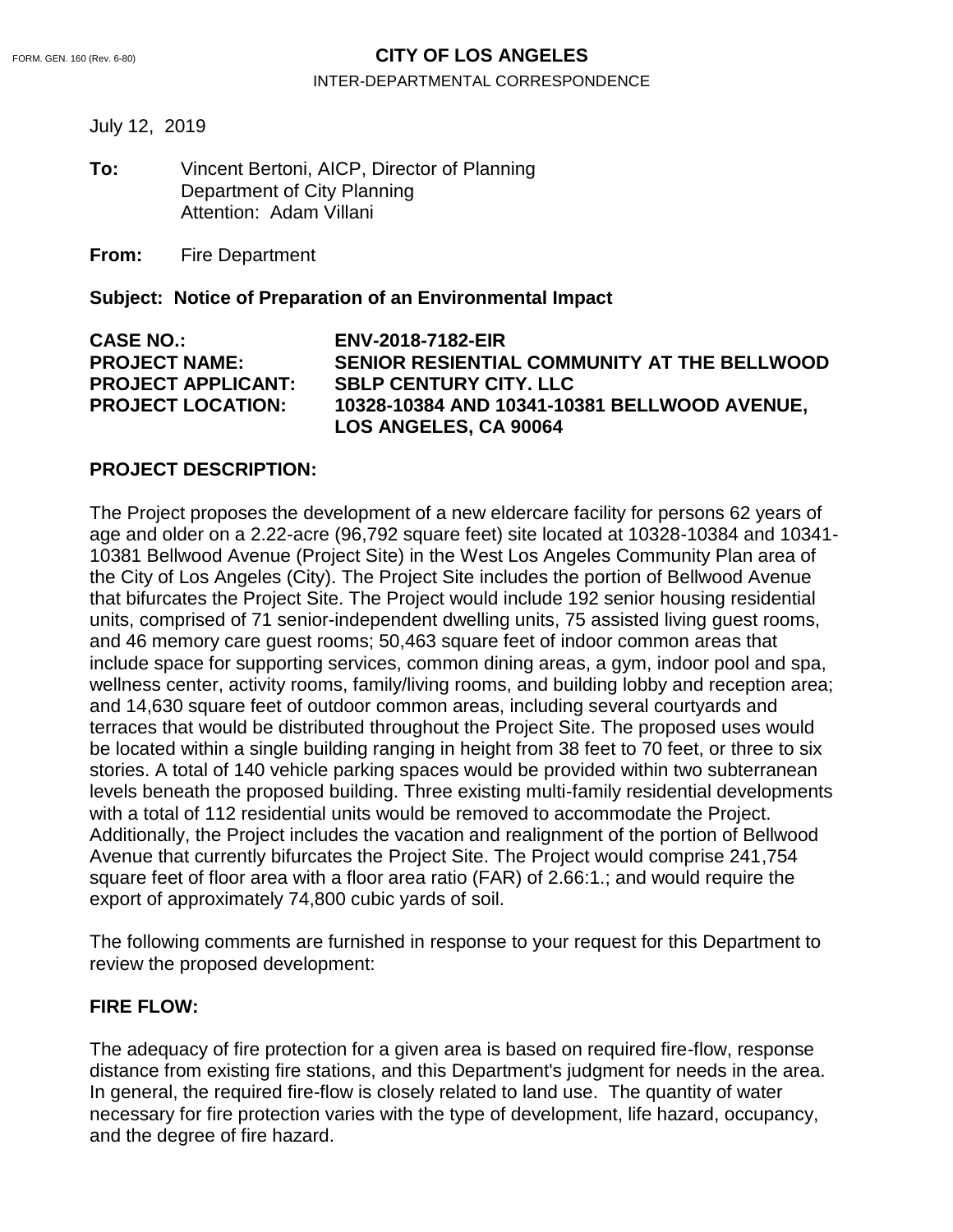Fire-flow requirements vary from 2,000 gallons per minute (G.P.M.) in low density residential areas to 12,000 G.P.M. in high-density commercial or industrial areas. A minimum residual water pressure of 20 pounds per square inch (P.S.I.) is to remain in the water system, with the required gallons per minute flowing. The required fire-flow for this project has been set at **6,000 to 9,000 G.P.M. from four to six fire hydrants flowing simultaneously.**

Improvements to the water system in this area may be required to provide 6,000 to 9,000 G.P.M. fire-flow. The cost of improving the water system may be charged to the developer. For more detailed information regarding water main improvements, the developer shall contact the Water Services Section of the Department of Water and Power.

### **RESPONSE DISTANCE:**

Based on a required fire-flow of 6,000 to 9,000 G.P.M., the first-due Engine Company should be within 1 mile(s), the first-due Truck Company within 1  $\frac{1}{2}$  mile(s).

### **FIRE STATIONS:**

The Fire Department has existing fire stations at the following locations for initial response into the area of the proposed development: **10328-10384 AND 10341-10381 BELLWOOD AVENUE**

| <b>DISTANCE</b><br>0.8 | <b>Fire Station No. 92</b><br>10556 W. Pico Boulevard<br>Los Angeles, CA 90064 | <b>SERVICES &amp; EQUIPMENT</b><br><b>Task Force, Paramedic Rescue Ambulance</b><br>and BLS Rescue Ambulance | <b>STAFF</b><br>12 |
|------------------------|--------------------------------------------------------------------------------|--------------------------------------------------------------------------------------------------------------|--------------------|
| 1.9                    | <b>Fire Station No. 59</b><br>11505 W. Olympic Blvd.<br>Los Angeles, CA 90064  | Assessment Engine, Paramedic Rescue<br>Ambulance. EMS Battalion Captain and<br><b>Rehab Air Tender</b>       | ุค                 |
| 2.6                    | <b>Fire Station No. 43</b><br>3690 S. Motor Avenue<br>Los Angeles, CA 90034    | Engine and Paramedic Rescue Ambulance                                                                        |                    |
| 2.7                    | <b>Fire Station No. 58</b><br>1556 S. Robertson Blvd.<br>Los Angeles, CA 90035 | Assessment Engine, Paramedic Rescue<br>Ambulance and BLS Rescue Ambulance                                    | Զ                  |
| 2.8                    | <b>Fire Station No. 37</b><br>1090 Veteran Avenue<br>Los Angeles, CA 90024     | <b>Task Force and Paramedic Rescue</b><br>Ambulance                                                          | 14                 |

Based on these criteria (response distance from existing fire stations), fire protection would be considered **adequate.**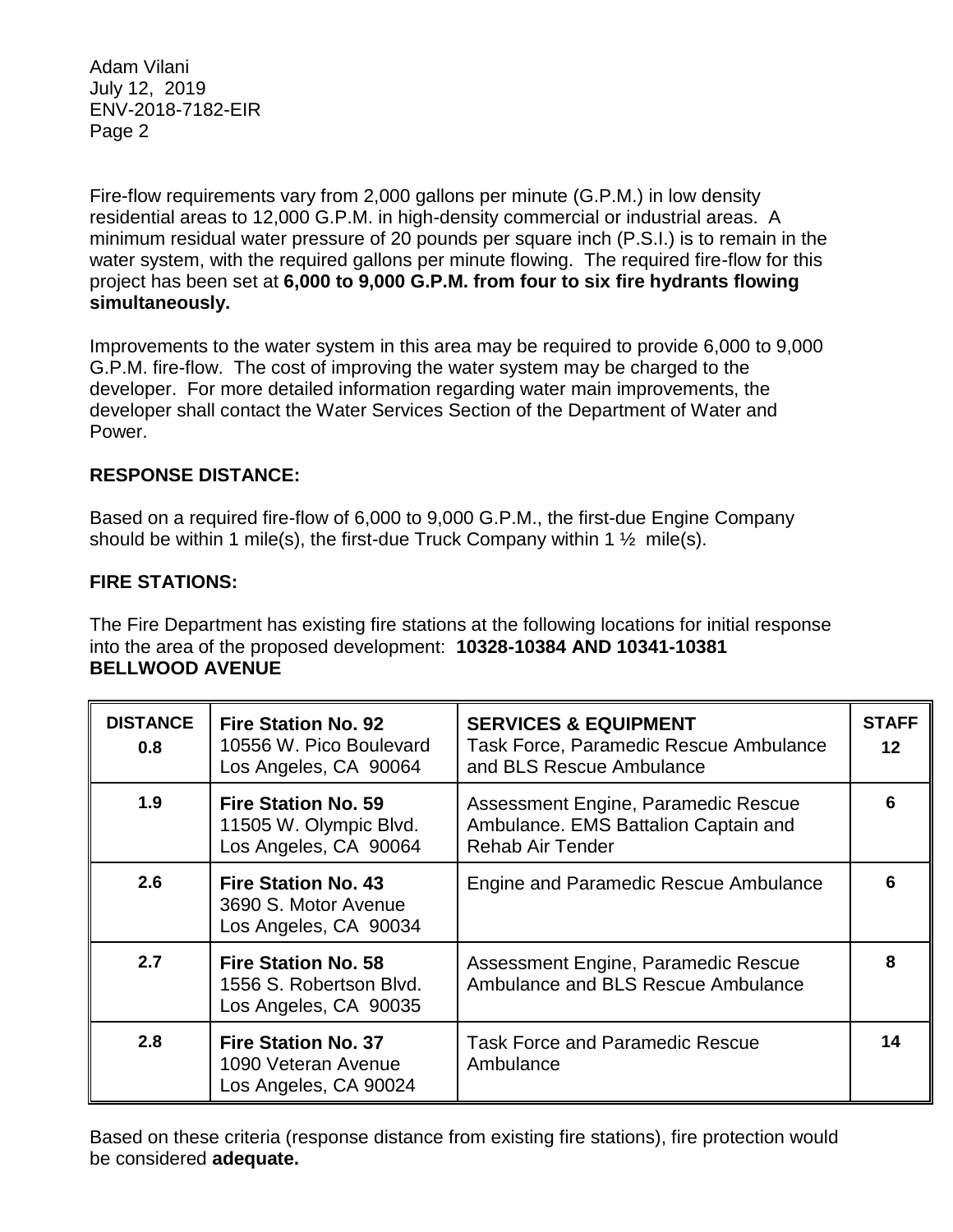### **FIREFIGHTING PERSONNEL & APPARATUS ACCESS:**

Access for Fire Department apparatus and personnel to and into all structures shall be required.

One or more Knox Boxes will be required to be installed for LAFD access to project. location and number to be determined by LAFD Field Inspector. (Refer to FPB Req # 75).

505.1 Address identification. New and existing buildings shall have approved building identification placed in a position that is plainly legible and visible from the street or road fronting the property.

The entrance to a Residential lobby must be within 50 feet of the desired street address curb face.

Where above ground floors are used for residential purposes, the access requirement shall be interpreted as being the horizontal travel distance from the street, driveway, alley, or designated fire lane to the main entrance of individual units.

The entrance or exit of all ground dwelling units shall not be more than 150 feet from the edge of a roadway of an improved street, access road, or designated fire lane.

No building or portion of a building shall be constructed more than 150 feet from the edge of a roadway of an improved street, access road, or designated fire lane.

The Fire Department may require additional vehicular access where buildings exceed 28 feet in height.

2014 CITY OF LOS ANGELES FIRE CODE, SECTION 503.1.4 (EXCEPTION)

- a. When this exception is applied to a fully fire sprinklered residential building equipped with a wet standpipe outlet inside an exit stairway with at least a 2 hour rating the distance from the wet standpipe outlet in the stairway to the entry door of any dwelling unit or guest room shall not exceed 150 feet of horizontal travel AND the distance from the edge of the roadway of an improved street or approved fire lane to the door into the same exit stairway directly from outside the building shall not exceed 150 feet of horizontal travel.
- b. It is the intent of this policy that in no case will the maximum travel distance exceed 150 feet inside the structure and 150 feet outside the structure. The term "horizontal travel" refers to the actual path of travel to be taken by a person responding to an emergency in the building.
- c. This policy does not apply to single-family dwellings or to non-residential buildings.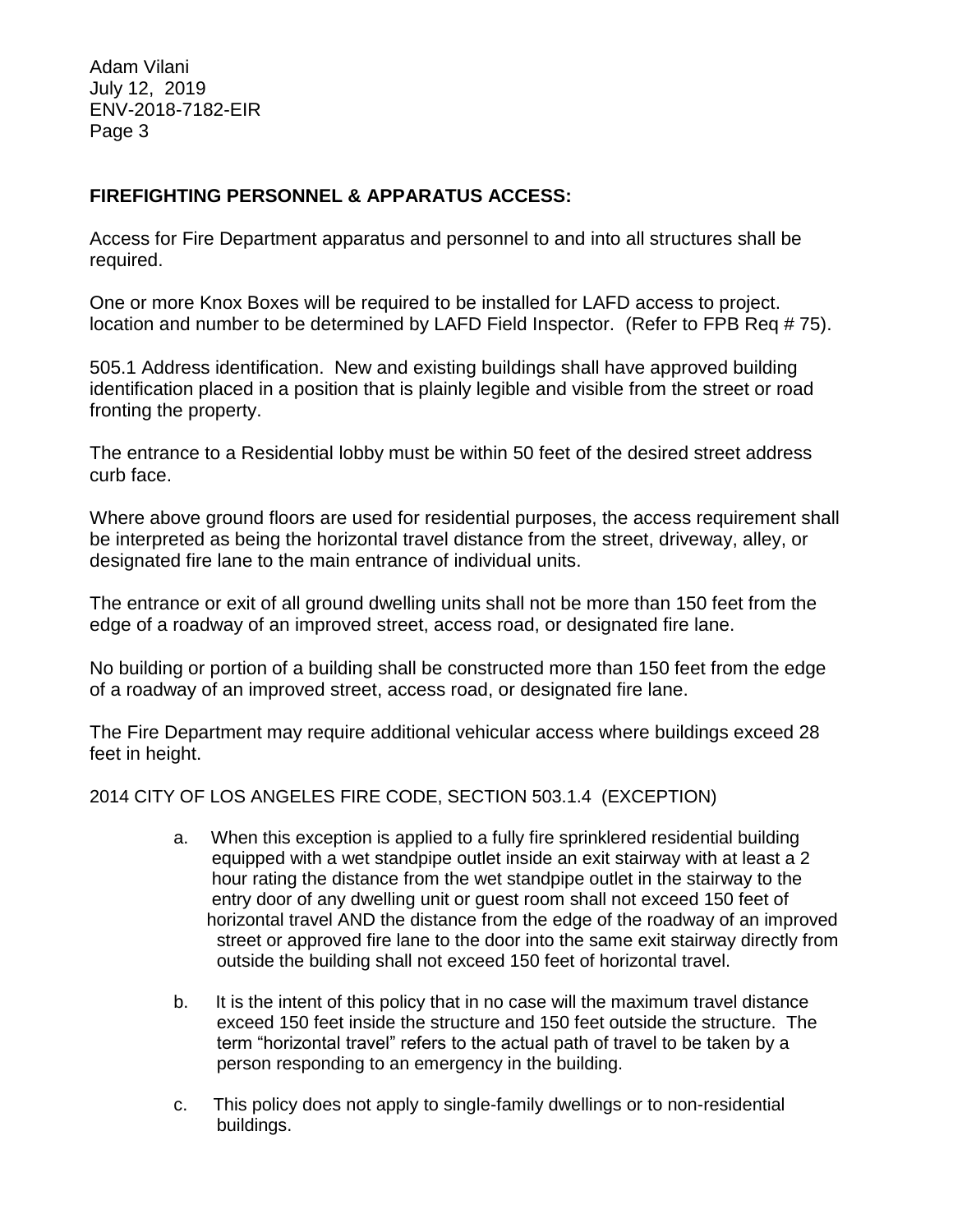Building designs for multi-storied residential buildings shall incorporate at least one access stairwell off the main lobby of the building; But, in no case greater than 150ft horizontal travel distance from the edge of the public street, private street or Fire Lane. This stairwell shall extend onto the roof.

Entrance to the main lobby shall be located off the address side of the building.

Any required Fire Annunciator panel or Fire Control Room shall be located within 20ft visual line of site of the main entrance stairwell or to the satisfaction of the Fire Department.

Where rescue window access is required, provide conditions and improvements necessary to meet accessibility standards as determined by the Los Angeles Fire Department.

Fire lane width shall not be less than 20 feet. When a fire lane must accommodate the operation of Fire Department aerial ladder apparatus or where fire hydrants are installed, those portions shall not be less than 28 feet in width.

The width of private roadways for general access use and fire lanes shall not be less than feet, and the fire lane must be clear to the sky.

Fire lanes, where required and dead ending streets shall terminate in a cul-de-sac or other approved turning area. No dead ending street or fire lane shall be greater than 700 feet in length or secondary access shall be required.

Submit plot plans indicating access road and turning area for Fire Department approval.

Adequate off-site public and on-site private fire hydrants may be required. Their number and location to be determined after the Fire Department's review of the plot plan.

The Fire Department may require additional roof access via parapet access roof ladders where buildings exceed 28 feet in height, and when overhead wires or other obstructions block aerial ladder access.

All parking restrictions for fire lanes shall be posted and/or painted prior to any Temporary Certificate of Occupancy being issued.

Plans showing areas to be posted and/or painted, "FIRE LANE NO PARKING" shall be submitted and approved by the Fire Department prior to building permit application signoff.

Electric Gates approved by the Fire Department shall be tested by the Fire Department prior to Building and Safety granting a Certificate of Occupancy.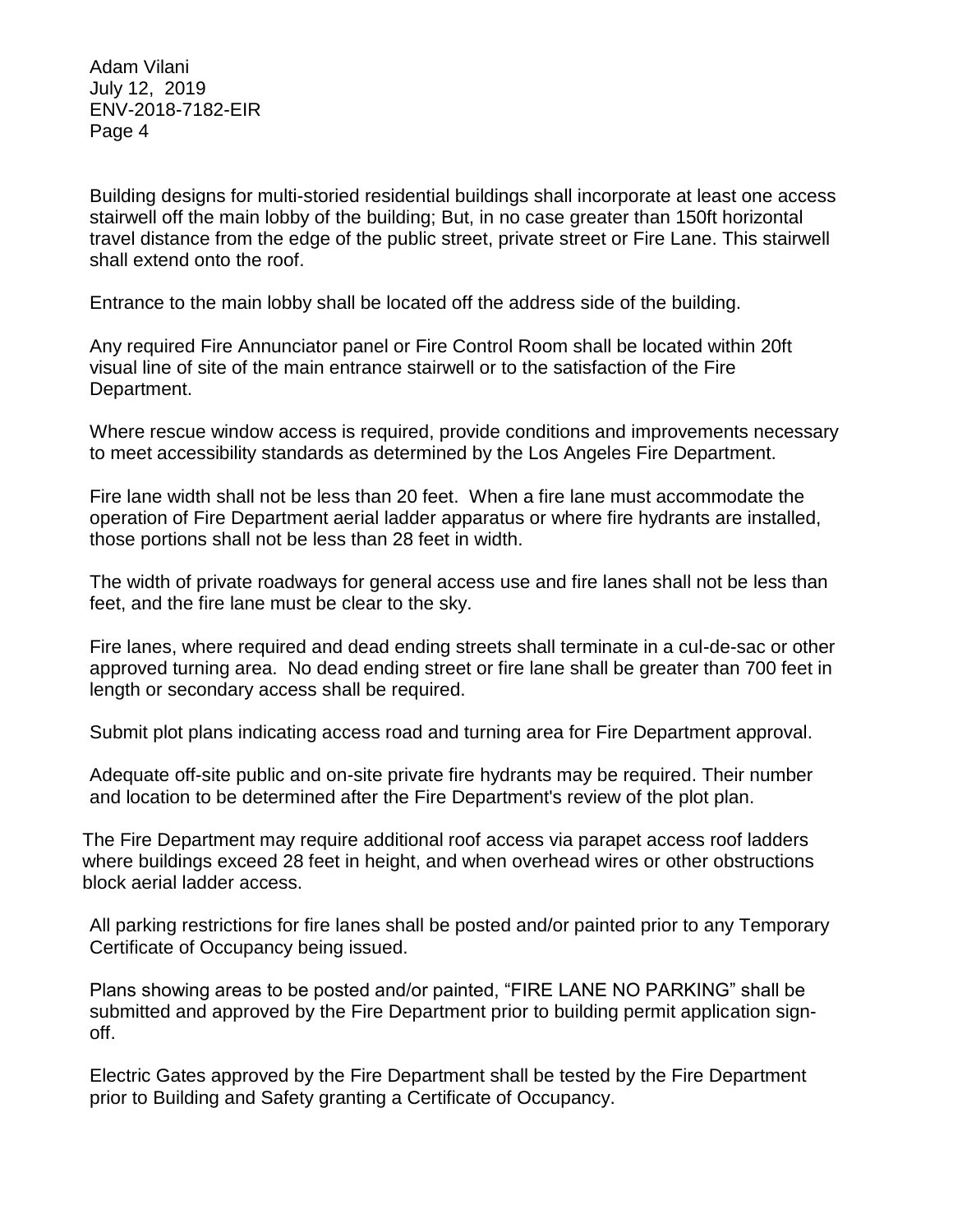All public street and fire lane cul-de-sacs shall have the curbs painted red and/or be posted "No Parking at Any Time" prior to the issuance of a Certificate of Occupancy or Temporary Certificate of Occupancy for any structures adjacent to the cul-de-sac.

5101.1 Emergency responder radio coverage in new buildings. All new buildings shall have approved radio coverage for emergency responders within the building based upon the existing coverage levels of the public safety communication systems of the jurisdiction at the exterior of the building. This section shall not require improvement of the existing public safety communication systems.

City of Los Angeles Fire Department Hydrants and Access design requirements for the Outdoor and indoor use of dependent access (attended parking) Mechanical Car Stackers – 2, 3 & 4 by levels high. The provisions of this document shall regulate the use of Mechanical Car Stackers by addressing the arrangement, location and size of areas, height, separations, housekeeping and fire protection.

Recently, the Los Angeles Fire Department (LAFD) modified Fire Prevention Bureau (FPB) Requirement 10. Helicopter landing facilities are still required on all High-Rise buildings in the City. However, FPB's Requirement 10 has been revised to provide two new alternatives to a full FAA-approved helicopter landing facilities.

Each standpipe in a new high-rise building shall be provided with two remotely located FDC's for each zone in compliance with NFPA 14-2013, Section 7.12.2.

During demolition, the Fire Department access will remain clear and unobstructed.

That in order to provide assurance that the proposed common fire lane and fire protection facilities, for the project, not maintained by the City, are properly and adequately maintained, the sub-divider shall record with the County Recorder, prior to the recordation of the final map, a covenant and agreement (Planning Department General Form CP-6770) to assure the following:

A. The establishment of a property owners association, which shall cause a yearly inspection to be, made by a registered civil engineer of all common fire lanes and fire protection facilities. The association will undertake any necessary maintenance and corrective measures. Each future property owner shall automatically become a member of the association or organization required above and is automatically subject to a proportionate share of the cost.

B. The future owners of affected lots with common fire lanes and fire protection facilities shall be informed or their responsibility for the maintenance of the devices on their lots. The future owner and all successors will be presented with a copy of the maintenance program for their lot. Any amendment or modification that would defeat the obligation of said association as the Advisory Agency must approve required hereinabove in writing after consultation with the Fire Department.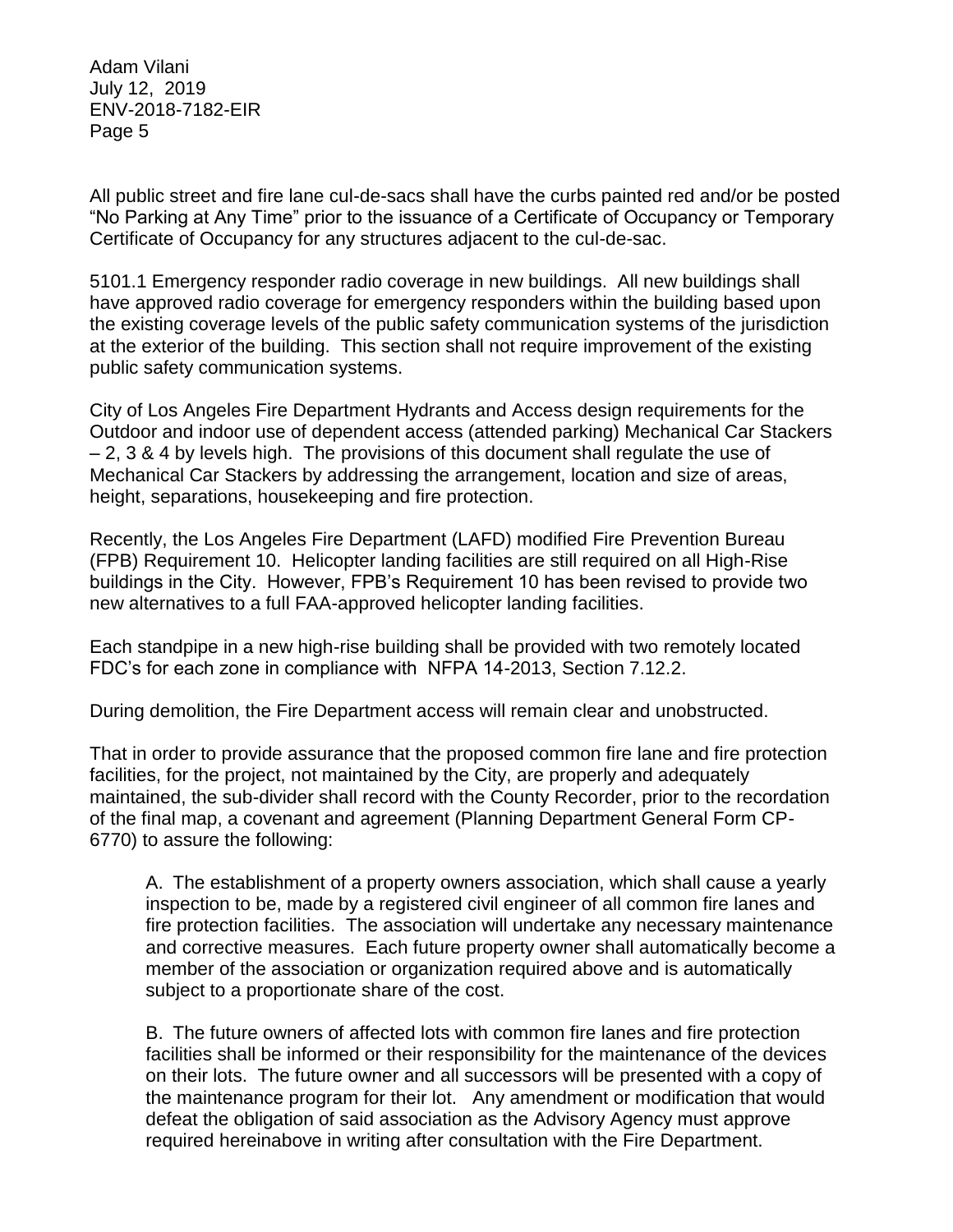> C. In the event that the property owners association fails to maintain the common property and easements as required by the CC and R's, the individual property owners shall be responsible for their proportional share of the maintenance.

> D. Prior to any building permits being issued, the applicant shall improve, to the satisfaction of the Fire Department, all common fire lanes and install all private fire hydrants to be required.

E. That the Common Fire Lanes and Fire Protection facilities be shown on the Final Map.

The plot plans shall be approved by the Fire Department showing fire hydrants and access for each phase of the project prior to the recording of the final map for that phase. Each phase shall comply independently with code requirements.

The Los Angeles Fire Department continually evaluates fire station placement and overall Department services for the entire City, as well as specific areas. The development of this proposed project, along with other approved and planned projects in the immediate area, may result in the need for the following:

- 1. Increased staffing for existing facilities. (I.E., Paramedic Rescue Ambulance and EMT Rescue Ambulance resources.)
- 2. Additional fire protection facilities.
- 3. Relocation of present fire protection facilities.

For additional information, please contact the Fire Development Services Section, Hydrants & Access Unit at **(213) 482-6543.**

RALPH M. TERRAZAS, Fire Chief

Kristin Crowley, Fire Marshal Bureau of Fire Prevention and Public Safety

KC:JDC:yw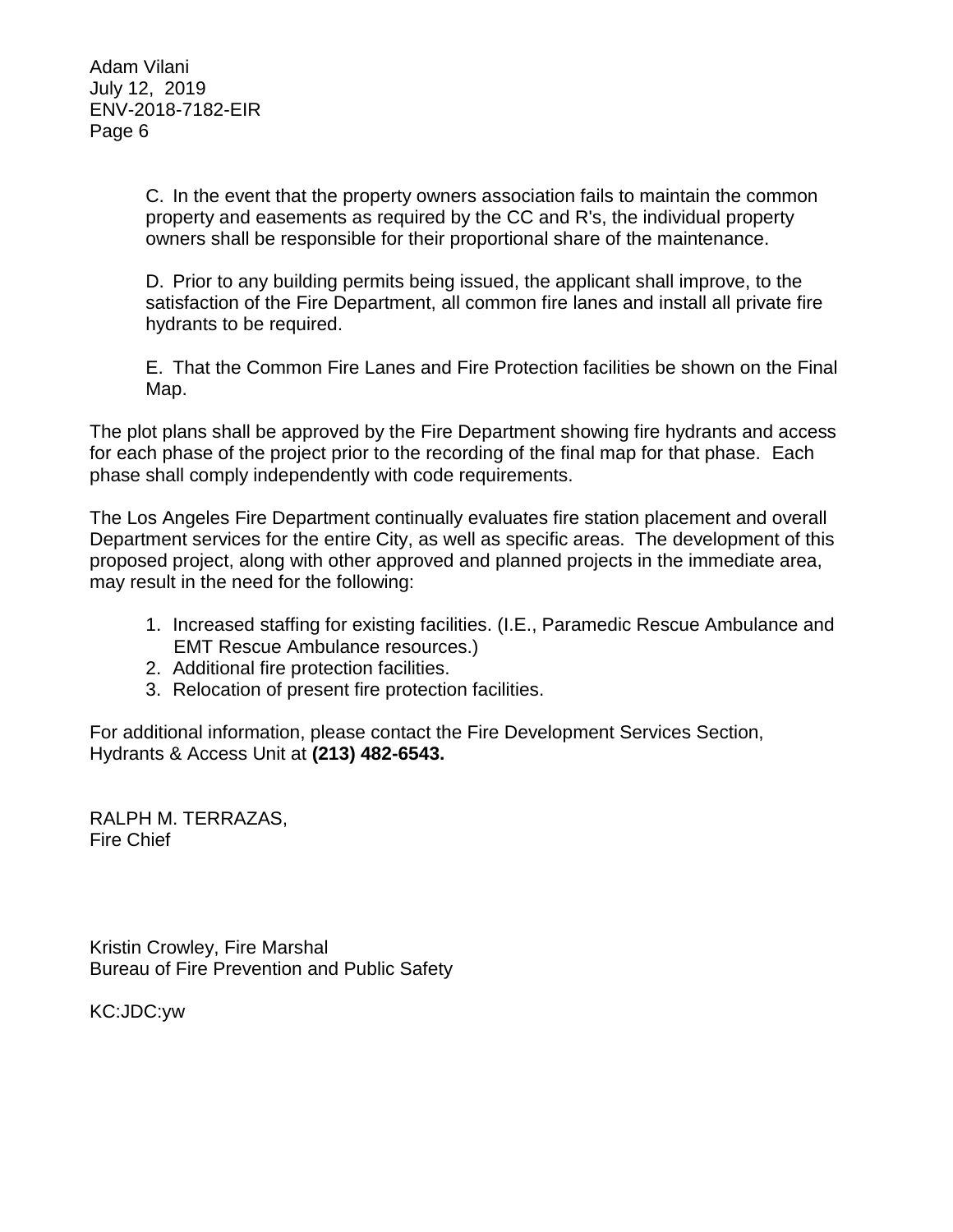# Appendix G.2

Los Angeles Police Department Letter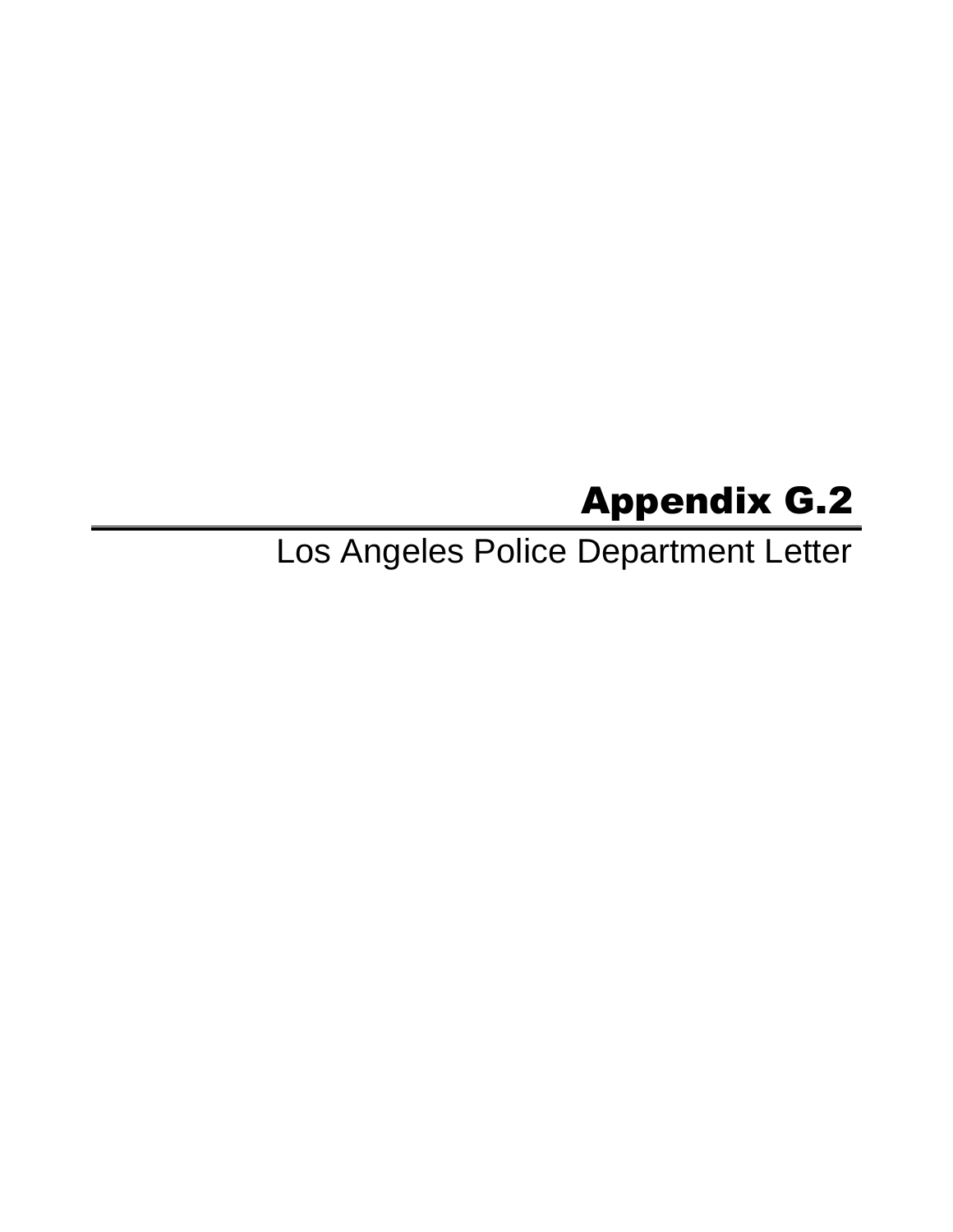## LOS ANGELES POLICE DEPARTMENT

**MICHEL R. MOORE**  Chief of Police



**ERIC GARCETTI**  Mayor

P. 0. Box 30158 Los Angeles, CA 90030 Telephone: (213) 486-6000 TDD: (877) 275-5273 Ref #:14.7

July 29, 2019

Mr. Adam Villani City Planner Department of City Planning 221 North Figueroa Street Los Angeles, California 90012 **RECEIVED**  CITY OF LOS ANGELES AUG 2 8 2019 **MAJOR PROJECTS UNIT** 

Dear Mr. Villani:

The proposed Senior Residential Community at the Bellwood Project falls within the geographical boundaries of the Los Angeles Police Department's West Los Angeles Area. A project of this size could have a minor impact on police services in the West Los Angeles Area. The Department is available to advise you on crime prevention features appropriate for the design of the property in this project. The Department strongly recommends that the developers contact Community Outreach and Development Division, Crime Prevention Through Environmental Design, Officer Christopher Gibson, at (213) 486-6000.

Upon completion of the project, you are encouraged to provide the West Los Angeles Area Commanding Officer with a diagram of each portion of the property. The diagram should include access routes and any additional information that might facilitate police response.

Should you have any questions, please contact Officer Christopher Gibson, Community Outreach and Development Division, at (213) 486-6000.

Respectfully,

MICHEL R. MOORE Chief of Police

AARON C. PONCE, Captain

Commanding Officer Community Outreach and Development Division

Enclosure

**AN EQUAL EMPLOYMENT OPPORTUNITY EMPLOYER www.LAPDonline.org www.jolnLAPO.com**